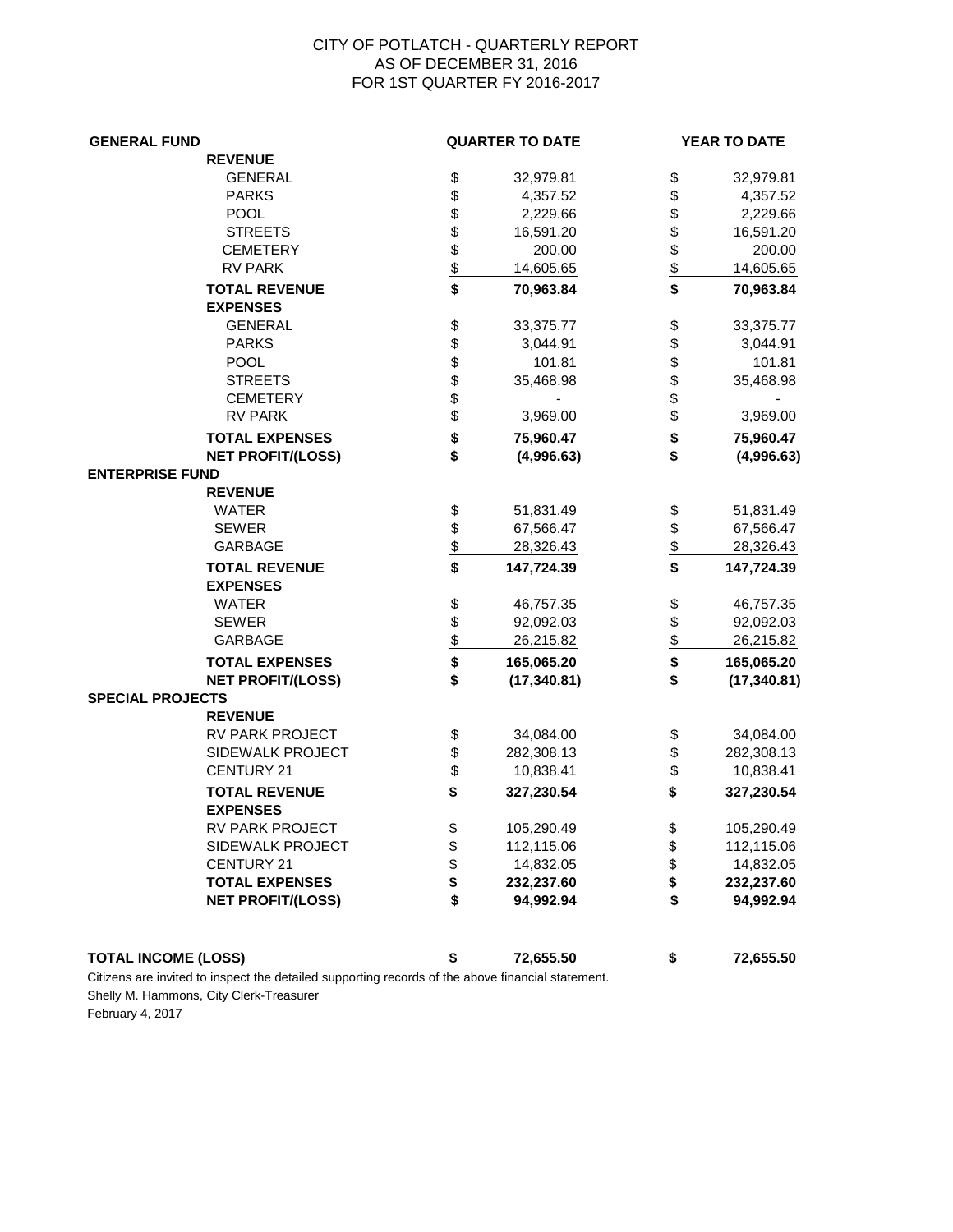## CITY OF POTLATCH - QUARTERLY REPORT AS OF MARCH 31, 2017 FOR 2ND QUARTER FY 2016-2017

| <b>GENERAL FUND</b>     |                                         |                         | <b>QUARTER TO DATE</b> |               | YEAR TO DATE |  |
|-------------------------|-----------------------------------------|-------------------------|------------------------|---------------|--------------|--|
|                         | <b>REVENUE</b>                          |                         |                        |               |              |  |
|                         | <b>GENERAL</b>                          |                         | 48,632.81              | \$            | 81,612.62    |  |
|                         | <b>PARKS</b>                            |                         | 14,865.87              | \$            | 19,223.39    |  |
|                         | <b>POOL</b>                             |                         | 10,766.62              | \$            | 12,996.28    |  |
|                         | <b>STREETS</b>                          |                         | 40,743.24              |               | 57,334.44    |  |
|                         | <b>CEMETERY</b>                         | \$\$\$\$\$\$\$          |                        | \$\$          | 200.00       |  |
|                         | <b>RV PARK</b>                          |                         | 699,089.00             |               | 21,596.54    |  |
|                         | <b>TOTAL REVENUE</b>                    | \$                      | 121,999.43             | \$            | 192,963.27   |  |
|                         | <b>EXPENSES</b>                         |                         |                        |               |              |  |
|                         | <b>GENERAL</b>                          |                         | 44,116.39              | \$            | 77,383.17    |  |
|                         | <b>PARKS</b>                            | 888888                  | 4,287.60               | \$<br>\$      | 7,332.51     |  |
|                         | <b>POOL</b>                             |                         | 1,213.87               |               | 1,315.68     |  |
|                         | <b>STREETS</b>                          |                         | 24,493.16              | \$            | 59,962.14    |  |
|                         | <b>CEMETERY</b>                         |                         |                        | $\frac{1}{2}$ |              |  |
|                         | <b>RV PARK</b>                          |                         | 5,297.66               |               | 9,266.66     |  |
|                         | <b>TOTAL EXPENSES</b>                   | $\overline{\bullet}$    | 79,408.68              | \$            | 155,260.16   |  |
|                         | <b>NET PROFIT/(LOSS)</b>                | \$                      | 42,590.75              | \$            | 37,703.11    |  |
| <b>ENTERPRISE FUND</b>  |                                         |                         |                        |               |              |  |
|                         | <b>REVENUE</b>                          |                         |                        |               |              |  |
|                         | <b>WATER</b>                            | \$                      | 50,335.27              | \$            | 102,166.76   |  |
|                         | <b>SEWER</b>                            | \$                      | 70,189.52              | \$            | 137,755.99   |  |
|                         | GARBAGE                                 | $\frac{1}{2}$           | 31,055.03              | $\frac{1}{2}$ | 59,381.46    |  |
|                         | <b>TOTAL REVENUE</b><br><b>EXPENSES</b> | $\overline{\mathbf{s}}$ | 151,579.82             | \$            | 299,304.21   |  |
|                         | <b>WATER</b>                            | \$                      | 43,255.19              | \$            | 90,012.54    |  |
|                         | <b>SEWER</b>                            |                         | 139,249.67             |               | 231,341.70   |  |
|                         | GARBAGE                                 |                         | 24,565.06              | $\frac{3}{2}$ | 50,780.88    |  |
|                         | <b>TOTAL EXPENSES</b>                   | $\frac{6}{9}$           | 207,069.92             | \$            | 372,135.12   |  |
|                         | <b>NET PROFIT/(LOSS)</b>                | \$                      | (55, 490.10)           | \$            | (72, 830.91) |  |
| <b>SPECIAL PROJECTS</b> |                                         |                         |                        |               |              |  |
|                         | <b>REVENUE</b>                          |                         |                        |               |              |  |
|                         | RV PARK PROJECT                         | \$                      |                        | \$            | 34,084.00    |  |
|                         | SIDEWALK PROJECT                        | \$                      | 3,786.51               | \$            | 286,094.64   |  |
|                         | <b>CENTURY 21</b>                       | $\frac{1}{2}$           | 18,459.08              | \$            | 29,297.49    |  |
|                         | <b>TOTAL REVENUE</b><br><b>EXPENSES</b> | \$                      | 22,245.59              | \$            | 349,476.13   |  |
|                         | RV PARK PROJECT                         |                         | 1,685.88               |               | 106,976.37   |  |
|                         | SIDEWALK PROJECT                        | \$                      |                        | Ф<br>\$       | 112,115.06   |  |
|                         | <b>CENTURY 21</b>                       | \$\$                    | 4,754.52               | \$            | 19,690.18    |  |
|                         | <b>TOTAL EXPENSES</b>                   |                         | 6,440.40               | \$            | 238,781.61   |  |
|                         | <b>NET PROFIT/(LOSS)</b>                | \$                      | 15,805.19              | \$            | 110,694.52   |  |
|                         |                                         |                         |                        |               |              |  |
| <b>TOTAL INCOME</b>     |                                         | \$                      | 2,905.84               | \$            | 75,566.72    |  |

Citizens are invited to inspect the detailed supporting records of the above financial statement. Shelly M. Hammons, City Clerk-Treasurer

April 29, 2017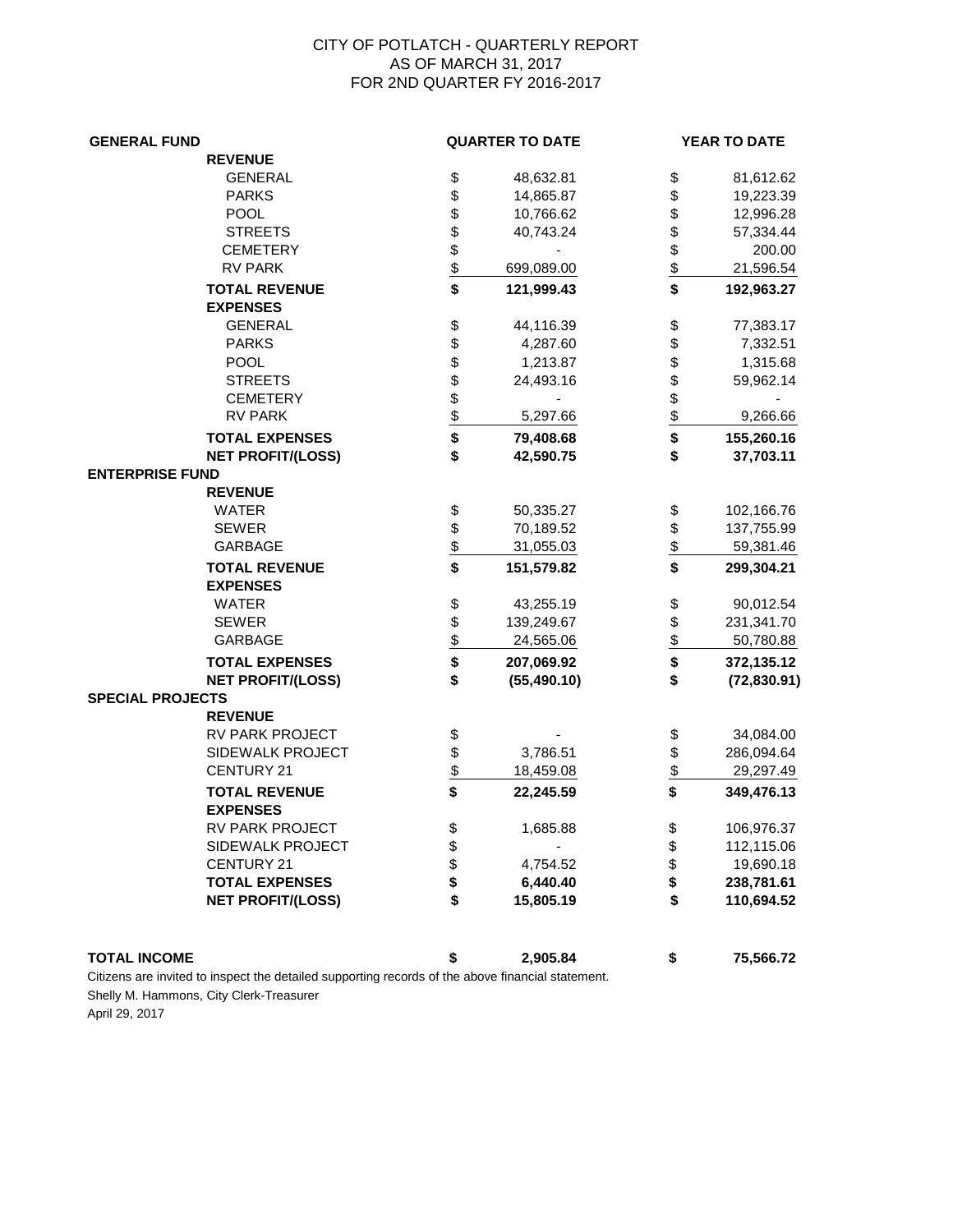## CITY OF POTLATCH - QUARTERLY REPORT AS OF JUNE 30, 2017 FOR 3rd QUARTER FY 2016-2017

| <b>GENERAL FUND</b>      |                         | <b>QUARTER TO DATE</b> |               | YEAR TO DATE  |  |
|--------------------------|-------------------------|------------------------|---------------|---------------|--|
| <b>REVENUE</b>           |                         |                        |               |               |  |
| <b>GENERAL</b>           | \$                      | 37,268.25              | \$            | 118,880.87    |  |
| <b>PARKS</b>             | \$                      | 1,580.22               | \$            | 20,803.61     |  |
| <b>POOL</b>              | \$                      | 2,986.94               | \$            | 15,983.22     |  |
| <b>STREETS</b>           | \$\$                    | 13,576.05              | \$            | 70,910.49     |  |
| <b>CEMETERY</b>          |                         |                        | \$<br>\$      | 200.00        |  |
| <b>RV PARK</b>           |                         | 8,819.99               |               | 30,416.53     |  |
| <b>TOTAL REVENUE</b>     | $\overline{\mathbf{S}}$ | 64,231.45              | \$            | 257,194.72    |  |
| <b>EXPENSES</b>          |                         |                        |               |               |  |
| <b>GENERAL</b>           |                         | 27,592.10              | \$            | 104,975.27    |  |
| <b>PARKS</b>             | 568888                  | 5,956.21               | \$            | 13,288.72     |  |
| <b>POOL</b>              |                         | 2,789.68               | \$            | 4,105.36      |  |
| <b>STREETS</b>           |                         | 17,085.13              | \$<br>\$      | 77,047.27     |  |
| <b>CEMETERY</b>          |                         |                        |               |               |  |
| <b>RV PARK</b>           |                         | 3,520.86               | $\frac{1}{2}$ | 12,787.52     |  |
| <b>TOTAL EXPENSES</b>    | \$                      | 56,943.98              | \$            | 212,204.14    |  |
| <b>NET PROFIT/(LOSS)</b> | \$                      | 7,287.47               | \$            | 44,990.58     |  |
| <b>ENTERPRISE FUND</b>   |                         |                        |               |               |  |
| <b>REVENUE</b>           |                         |                        |               |               |  |
| <b>WATER</b>             | \$                      | 38,206.46              | \$            | 140,243.43    |  |
| <b>SEWER</b>             |                         | 48,577.85              | \$            | 186,175.34    |  |
| GARBAGE                  | $\frac{1}{2}$           | 19,375.93              | \$            | 78,689.74     |  |
| <b>TOTAL REVENUE</b>     |                         | 106,160.24             | \$            | 405,108.51    |  |
| <b>EXPENSES</b>          |                         |                        |               |               |  |
| <b>WATER</b>             | \$                      | 36,270.29              | \$            | 126,282.83    |  |
| <b>SEWER</b>             | \$                      | 76,277.42              | \$            | 307,619.12    |  |
| <b>GARBAGE</b>           | $\frac{1}{2}$           | 28,132.14              | $\frac{1}{2}$ | 78,913.02     |  |
| <b>TOTAL EXPENSES</b>    | \$                      | 140,679.85             | \$            | 512,814.97    |  |
| <b>NET PROFIT/(LOSS)</b> | \$                      | (34, 519.61)           | \$            | (107, 706.46) |  |
| <b>SPECIAL PROJECTS</b>  |                         |                        |               |               |  |
| <b>REVENUE</b>           |                         |                        |               |               |  |
| RV PARK PROJECT          | \$                      |                        | \$            | 34,084.00     |  |
| SIDEWALK PROJECT         |                         |                        | \$            | 286,094.64    |  |
| <b>CENTURY 21</b>        | $\frac{1}{2}$           | 6,672.69               | $\frac{1}{2}$ | 35,970.18     |  |
| <b>TOTAL REVENUE</b>     | \$                      | 6,672.69               | \$            | 356,148.82    |  |
| <b>EXPENSES</b>          |                         |                        |               |               |  |
| RV PARK PROJECT          |                         | 17,189.42              | \$            | 124,165.79    |  |
| SIDEWALK PROJECT         | \$\$\$\$                | 3,500.00               | \$            | 115,615.06    |  |
| <b>CENTURY 21</b>        |                         | 24,071.07              | \$<br>\$      | 43,761.25     |  |
| <b>TOTAL EXPENSES</b>    |                         | 44,760.49              |               | 283,542.10    |  |
| <b>NET PROFIT/(LOSS)</b> | \$                      | (38,087.80)            | \$            | 72,606.72     |  |
|                          |                         |                        |               |               |  |

**TOTAL INCOME \$ (65,319.94) \$ 9,890.84**

Citizens are invited to inspect the detailed supporting records of the above financial statement. Shelly M. Hammons, City Clerk-Treasurer

Placed on the City's website: http://www.cityofpotlatch.org - June 30, 2017